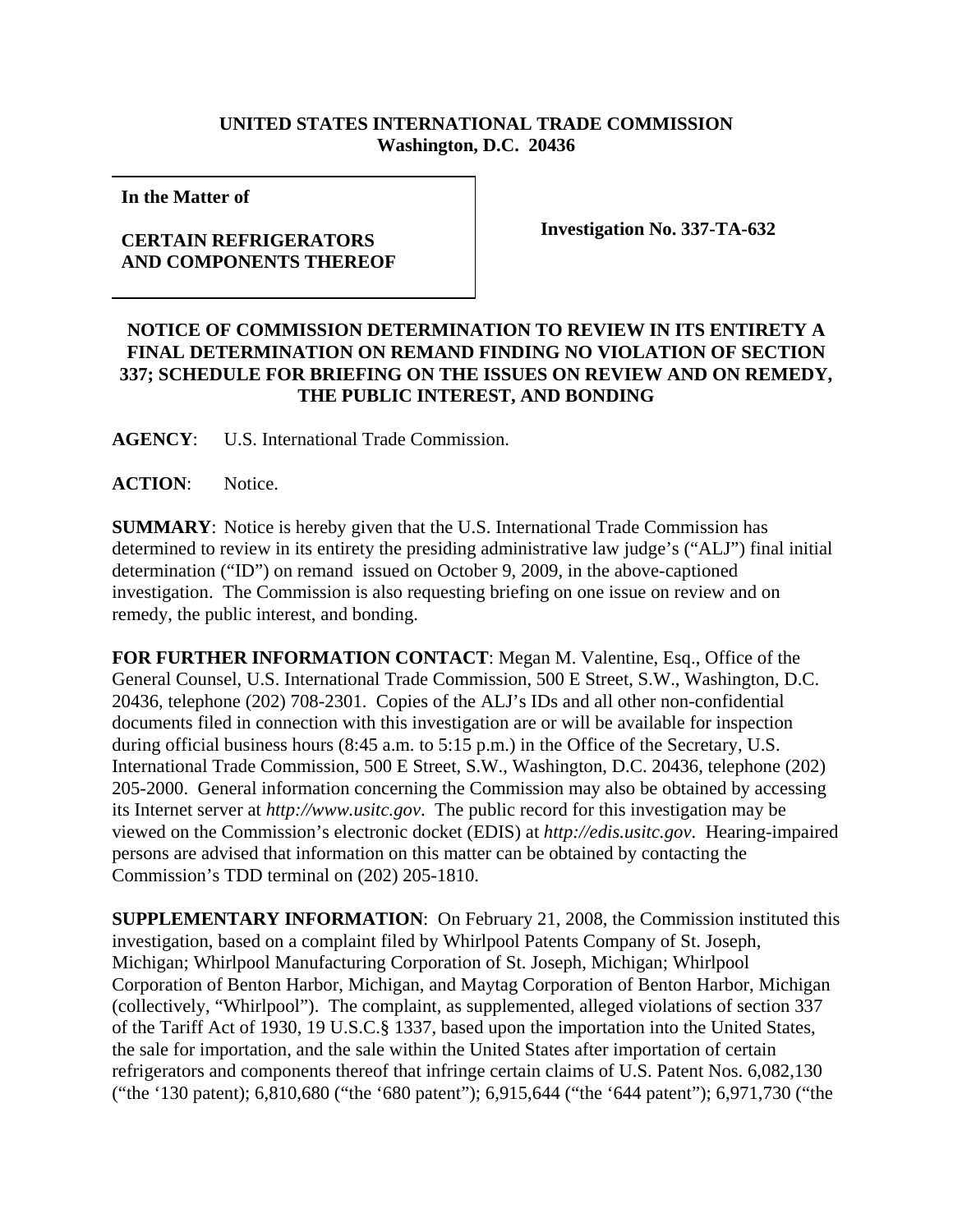'730 patent"); and 7,240,980 ("the '980 patent"). Whirlpool named LG Electronics, Inc.; LG Electronics, USA, Inc.; and LG Electronics Monterrey Mexico, S.A., De, CV (collectively, "LG") as respondents. The complaint, as supplemented, further alleged that an industry in the United States exists as required by subsection (a)(2) of Section 337 and requested that the Commission issue an exclusion order and cease and desist orders.

On May 1, 2008, Whirlpool filed a motion to partially terminate the investigation based on their withdrawal of the '730 patent and the '980 patent. On June 9, 2009, the ALJ issued an ID, Order No. 8, terminating the investigation, in part, as to the '730 and '980 patents. LG supported the motion. On June 24, 2008, the Commission determined not to review Order No. 8.

On September 11, 2008, Whirlpool and LG filed a joint motion seeking termination of this investigation with respect to the '680 patent and the '644 patent on the basis of a settlement agreement. On September 25, 2008, the ALJ issued an ID, Order No. 10, terminating the investigation, in part, as to the '680 and '644 patents. No petitions for review were filed. On October 27, 2008, the Commission determined not to review Order No. 10.

On October 17, 2008, Whirlpool filed a motion for summary determination that it had satisfied the importation requirement. On November 20, 2008, the ALJ issued an ID, Order No. 14, granting complainant's motion for summary determination of importation. No petitions for review were filed. On December 15, 2008, the Commission issued notice that it had determined not to review Order No. 14.

On July 24, 2008, Whirlpool filed a motion seeking leave to amend the complaint and notice of investigation to (1) remove references to patents that had been withdrawn from this investigation; (2) add a reference to a non-exclusive license that relates to two patents at issue; and (3) update the current state of the domestic industry. On November 25, 2008, the ALJ issued Order No. 15, in which he granted Whirlpool's motion as to (1) and (3) above and denied it with respect to (2). No petitions for review were filed. The Commission determined not to review the subject ID on December 15, 2008.

On February 26, 2009, the ALJ issued a final ID, in which he found no violation of Section 337. On March 11, 2009, Whirlpool filed a petition for review, and LG filed a contingent petition for review. Whirlpool, LG and the Commission investigative attorney ("IA") filed responses. On April 27, 2009, the Commission determined to review the final ID in its entirety. 74 *Fed. Reg.* 20345-6 (May 1, 2009). In particular, the Commission was concerned with the ALJ's claim construction of the terms "freezer compartment," "disposed within the freezer compartment," and "ice storage bin having a bottom opening." The Commission asked the parties to address several questions concerning claim construction.

After receiving briefing from the parties, the Commission determined to modify the ALJ's claim constructions of the terms "freezer compartment," "disposed within the freezer compartment," and "ice storage bin having a bottom opening," determined to affirm the final ID's construction of the term "ice maker," and determined to remand the investigation to the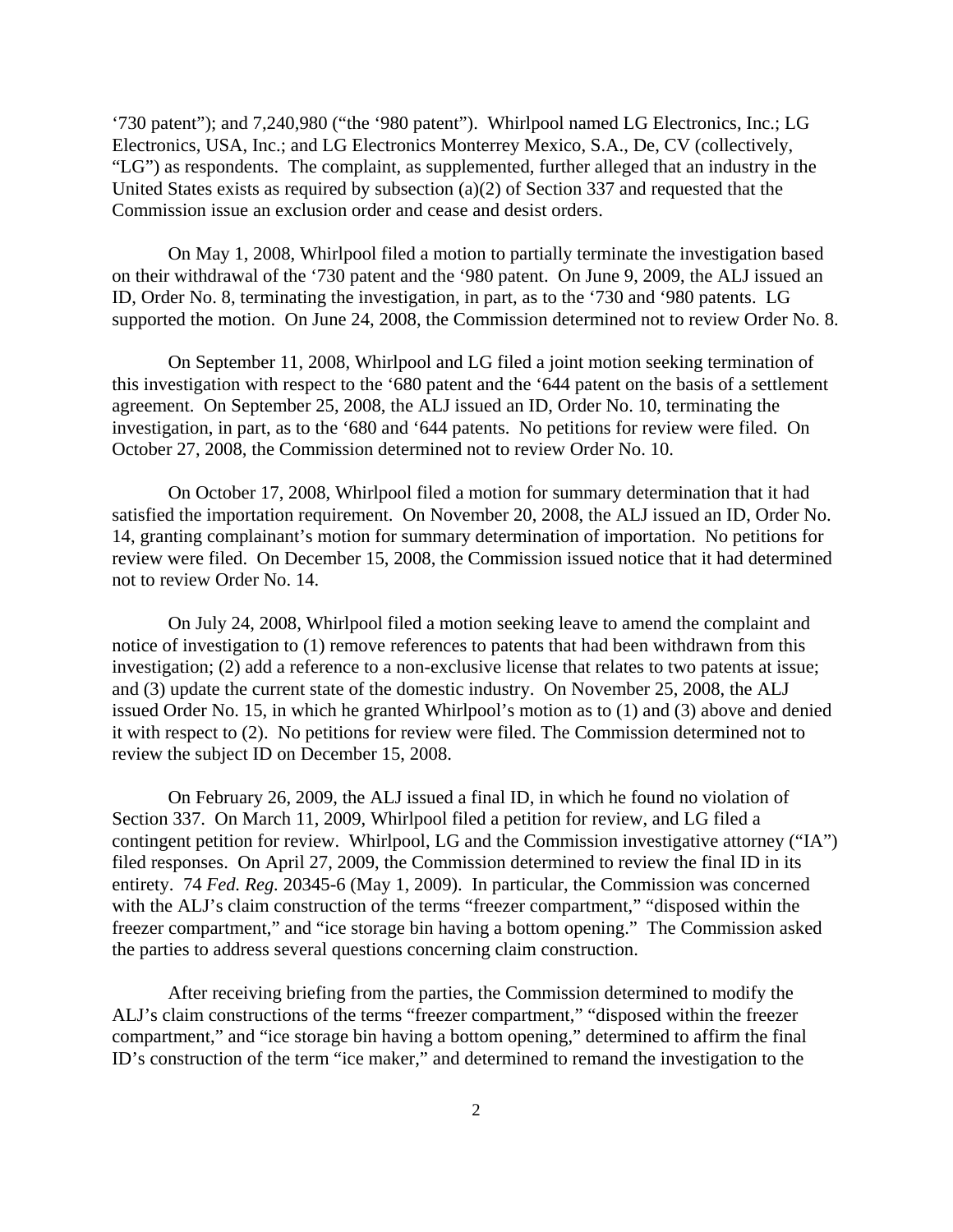ALJ to make findings regarding infringement, validity, and domestic industry consistent with the Commission's claim constructions. The Commission further ordered the ALJ to issue a remand ID ("RID") on violation and a recommended determination on remedy and bonding. The Commission also issued an Opinion detailing its reasons for modifying the claim constructions.

On July 22, LG filed a petition for reconsideration of the Commission's decision to modify the ALJ's claim constructions of the phrases "freezer compartment" and "disposed within the freezer compartment." On August 28, 2009, the Commission denied LG's petition.

On October 9, 2009, the ALJ issued his RID, in which he found no violation of Section 337. Specifically, the ALJ found that the accused refrigerators and components thereof do not infringe claims 1, 2, 4, 6, 8, and 9 of the '130 patent literally or under the doctrine of equivalents. The ALJ also found that claims 1, 2, 4, 6, and 9 of the '130 patent are invalid under 35 U.S.C. § 103 for obviousness, but that claim 8 of the '130 patent is not invalid under 35 U.S.C. § 103. The ALJ further found that a domestic industry exists.

On October 26, 2009, Whirlpool filed a petition for review challenging the RID's conclusion of non-infringement and obviousness. LG also filed a contingent petition for review challenging the ALJ's findings concerning non-obviousness and his conclusion that a domestic industry exists. On November 3, 2009, LG filed a response to Whirlpool's petition. On November 4, 2009, Whirlpool filed a response to LG's petition. On November 6, 2009, the IA filed a combined response to both petitions.

Having examined the record of this investigation, including the ALJ's final RID, the Commission has determined to review the RID in its entirety.

The parties are requested to brief their positions on the issues under review with reference to the applicable law and the evidentiary record. In connection with its review, the Commission is particularly interested in responses to the following question:

> Does the prior art of record show an ice discharge chute, as recited in claim 2 of the '130 patent, that is separate from and below the bottom opening of the ice storage bin? Can this prior art be combined with the Hitachi reference, or any other prior art references that are currently in the record, to render claim 2 obvious?

In connection with the final disposition of this investigation, the Commission may (1) issue an order that could result in the exclusion of the subject articles from entry into the United States, and/or (2) issue one or more cease and desist orders that could result in the respondent(s) being required to cease and desist from engaging in unfair acts in the importation and sale of such articles. Accordingly, the Commission is interested in receiving written submissions that address the form of remedy, if any, that should be ordered. If a party seeks exclusion of an article from entry into the United States for purposes other than entry for consumption, the party should so indicate and provide information establishing that activities involving other types of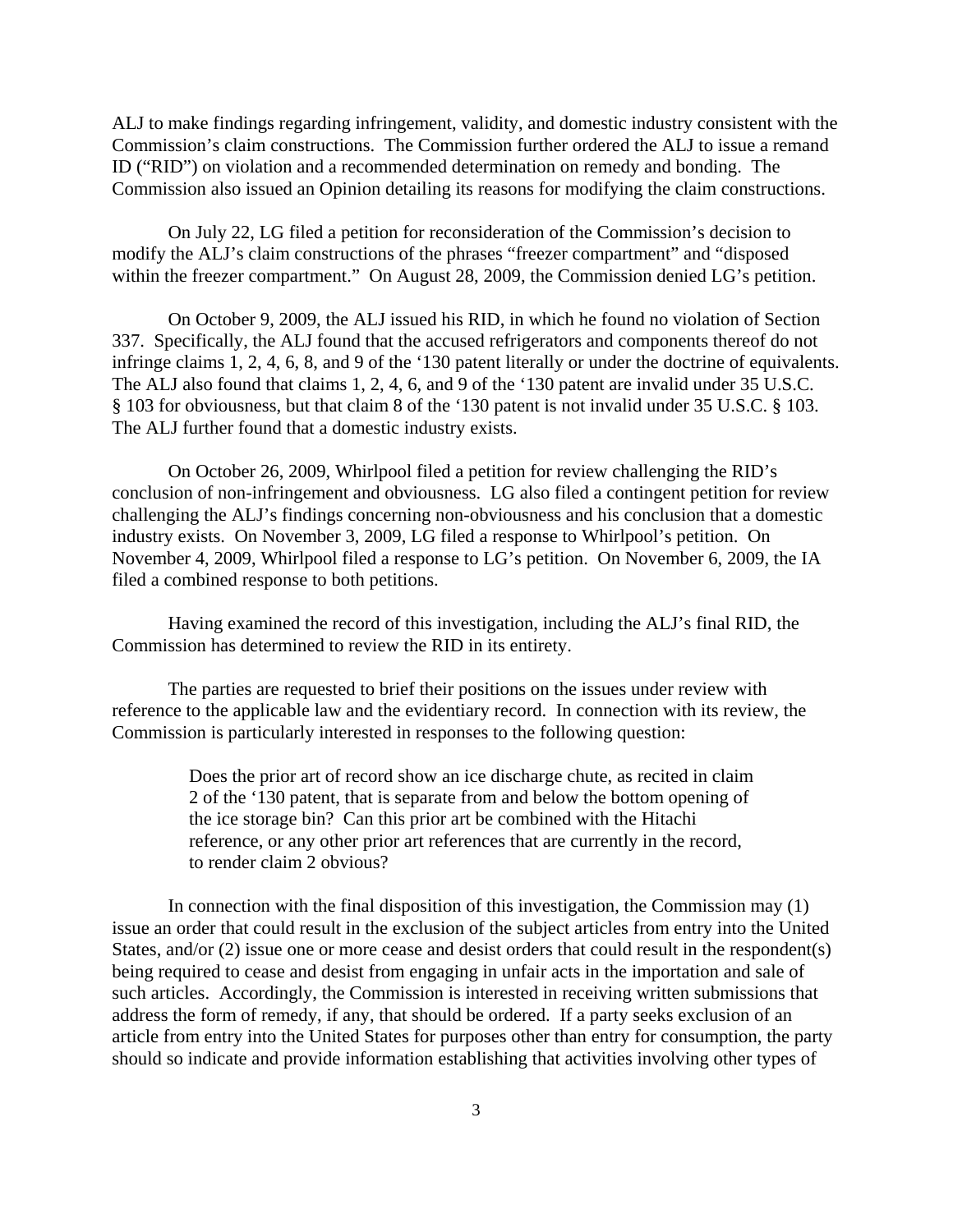entry either are adversely affecting it or likely to do so. For background, *see In the Matter of Certain Devices for Connecting Computers via Telephone Lines*, Inv. No. 337-TA-360, USITC Pub. No. 2843 (December 1994) (Commission Opinion).

If the Commission contemplates some form of remedy, it must consider the effects of that remedy upon the public interest. The factors the Commission will consider include the effect that an exclusion order and/or cease and desist orders would have on (1) the public health and welfare, (2) competitive conditions in the U.S. economy, (3) U.S. production of articles that are like or directly competitive with those that are subject to investigation, and (4) U.S. consumers. The Commission is therefore interested in receiving written submissions that address the aforementioned public interest factors in the context of this investigation.

If the Commission orders some form of remedy, the U.S. Trade Representative, as delegated by the President, has 60 days to approve or disapprove the Commission's action. *See* Presidential Memorandum of July 21, 2005, 70 *Fed. Reg.* 43251 (July 26, 2005). During this period, the subject articles would be entitled to enter the United States under bond, in an amount determined by the Commission and prescribed by the Secretary of the Treasury. The Commission is therefore interested in receiving submissions concerning the amount of the bond that should be imposed if a remedy is ordered.

**WRITTEN SUBMISSIONS:** The parties to the investigation are requested to file written submissions on the issue identified in this notice. Parties to the investigation, interested government agencies, and any other interested parties are encouraged to file written submissions on the issues of remedy, the public interest, and bonding. Such submissions should address the recommended determination by the ALJ on remedy and bonding.

Complainants and the IA are also requested to submit proposed remedial orders for the Commission's consideration. Complainants are also requested to state the dates that the patents expire and the HTSUS numbers under which the accused products are imported. The written submissions and proposed remedial orders must be filed no later than close of business on Wednesday, December 30, 2009. Reply submissions must be filed no later than the close of business on Thursday, January 7, 2010. No further submissions on these issues will be permitted unless otherwise ordered by the Commission.

Persons filing written submissions must file the original document and 12 true copies thereof on or before the deadlines stated above with the Office of the Secretary. Any person desiring to submit a document to the Commission in confidence must request confidential treatment unless the information has already been granted such treatment during the proceedings. All such requests should be directed to the Secretary of the Commission and must include a full statement of the reasons why the Commission should grant such treatment. *See* 19 C.F.R. § 210.6. Documents for which confidential treatment by the Commission is sought will be treated accordingly. All nonconfidential written submissions will be available for public inspection at the Office of the Secretary.